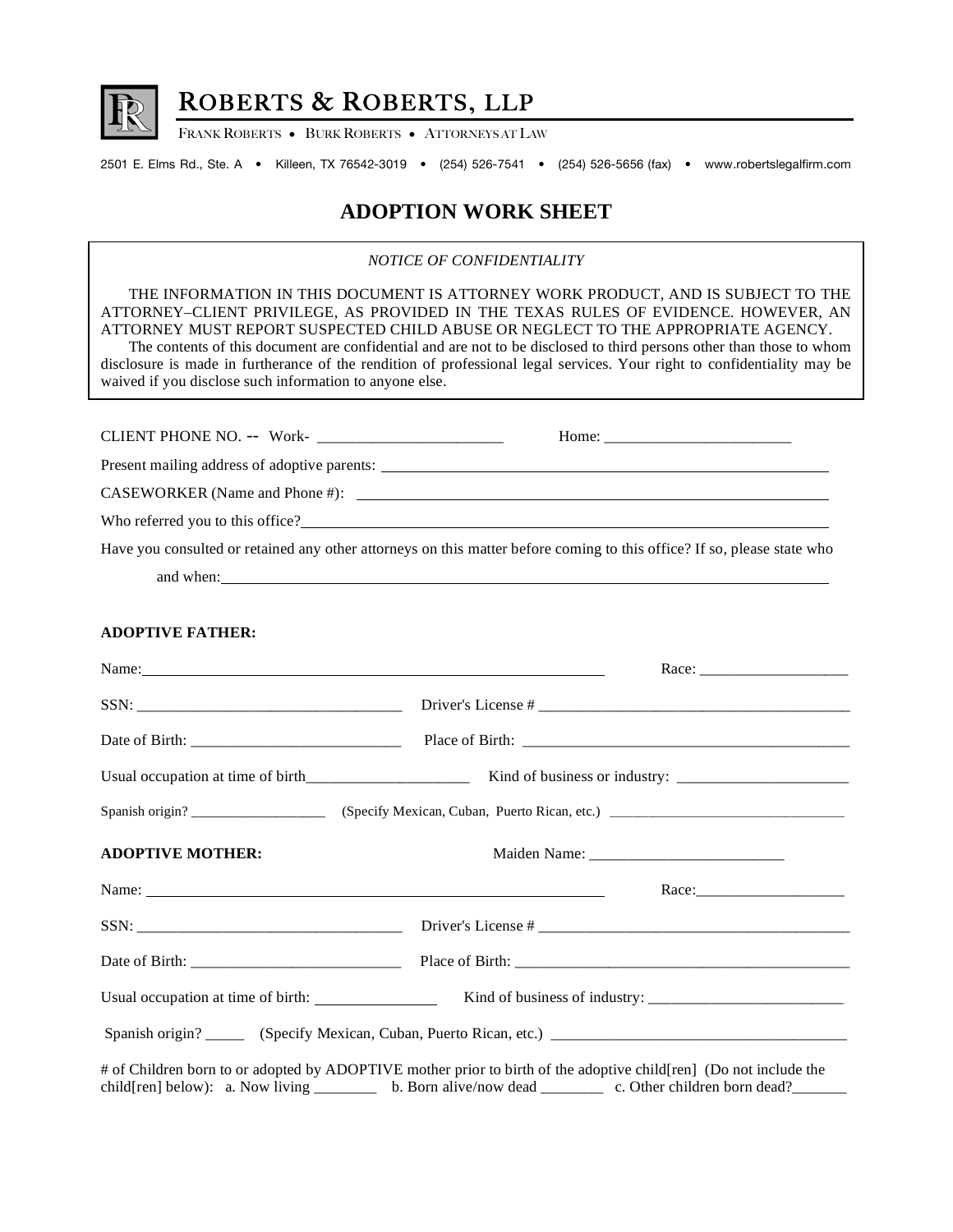## **CHILD[REN] TO BE ADOPTED:**

| Residence of ADOPTIVE mother at DATE of BIRTH of this child: (Include street address or rural route, city or                                |  |  |
|---------------------------------------------------------------------------------------------------------------------------------------------|--|--|
|                                                                                                                                             |  |  |
|                                                                                                                                             |  |  |
| Please describe any significant property (e.g.: investments, government benefits, trust income) owned by this child:                        |  |  |
|                                                                                                                                             |  |  |
|                                                                                                                                             |  |  |
|                                                                                                                                             |  |  |
|                                                                                                                                             |  |  |
|                                                                                                                                             |  |  |
|                                                                                                                                             |  |  |
|                                                                                                                                             |  |  |
| Residence of ADOPTIVE mother at DATE of BIRTH of this child: (Include street address or rural route, city or<br>town, county, State, & Zip) |  |  |
|                                                                                                                                             |  |  |
|                                                                                                                                             |  |  |